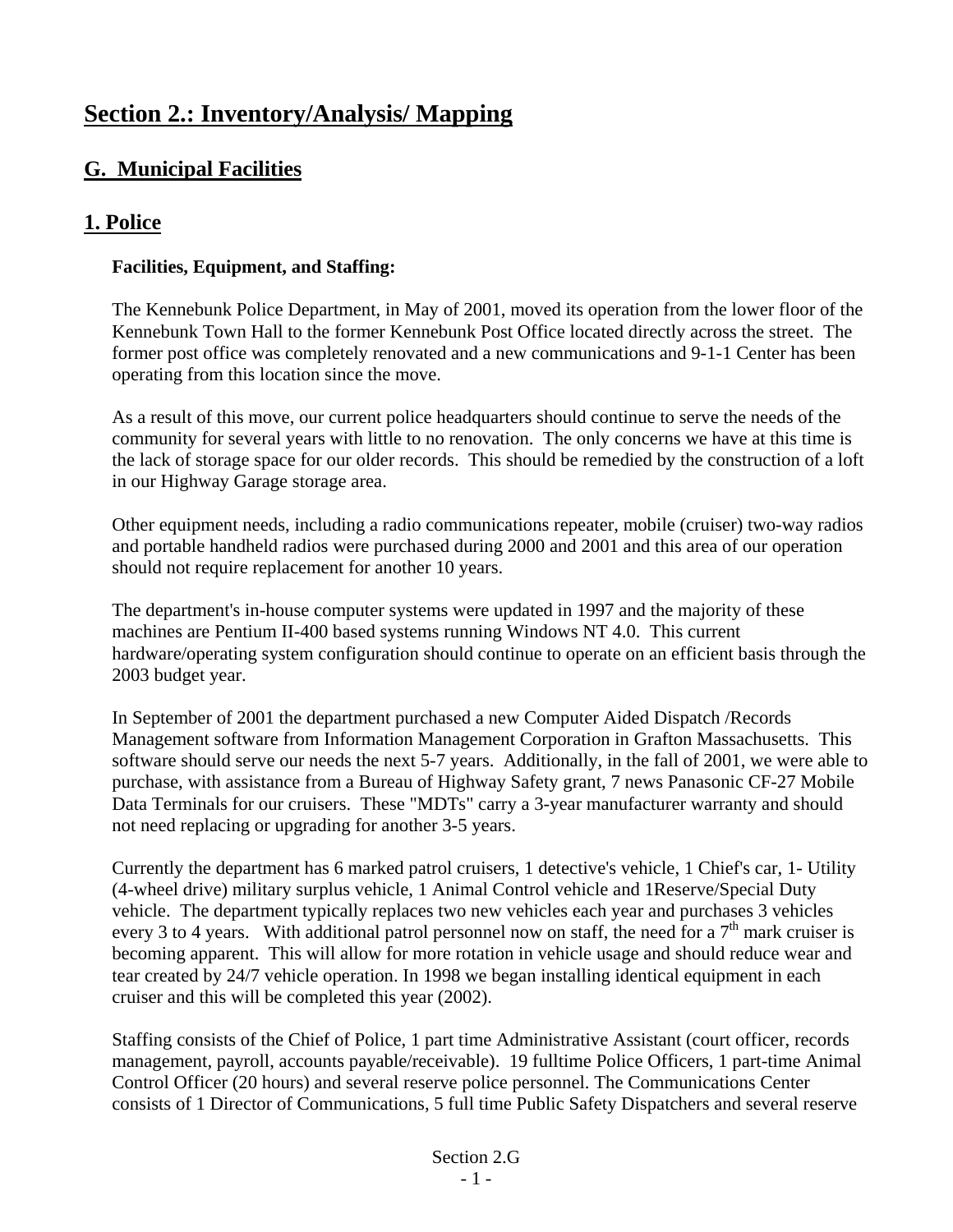Public Safety Dispatchers. The reserve officers serve in a variety of capacities ranging from school crossing posts, seasonal beach parking enforcement, and seasonal bicycle patrols to year-round per diem cruiser patrol and special detail assignments. The staffing of these reserve position fluctuate seasonally, and vary from a year-round force of typically 6-8 to a high of 12-14 in the summertime. The department has utilized federal funding grants to acquire 4 of its current full time officers, with 2 serving in patrol positions, 1 serving as detective, and 1 serving as a School Resource Officer (SRO) currently shared between the Kennebunk High and Middle Schools. The department is currently exploring/pursing additional federal grants for a second School Resource Officer who would be assigned to the recently completed Middle School on Thompson Rd. This SRO is used as a supplemental patrol officer during times that the schools are closed for holidays, vacations, and the summer break which helps reduce overtime expenditures.

It is anticipated, based on current trends that within the next 3-5 years additional law enforcement staffing will be required. This would include the addition of another patrol supervisor's position (Sergeant) to ensure 24/7 (round the clock) supervision of the department's patrol force. It is further anticipated, with the increasing demands on currently available resources, that budget requests for 1- 3 officers will be likely.

With the steady increase in call for service being received through the Communications Center, a second full time dispatcher for the hours of 10:00 a.m. to 6:00 p.m. was approved for the 2002-2003 operating budget. It is further anticipated within the next 1-2 years that a second dispatcher will likely be needed for the evening shifts.

An increase of 10 hours per week was approved for the part-time Administrative Assistant position in the 2002-2003 operating budget to bring the total number of hours up to 30 per week. With the increased demands on this position, a request for changing this position to a full time status will be requested for the 2003-2004 budget year.

As mentioned above, during the summer months, additional reserve shifts are added to provide traffic control, parking enforcement, and general supplemental law enforcement coverage on Main St., Lower Village, Parsons Beach, Kennebunk Beach and West Kennebunk. The actual number of seasonal officers varies depending on availability and staffing needs.

The Department provides a variety of special programs within the community. These include, but are not limited to, drug education in the schools, crime prevention seminars, commercial and residential security surveys, traffic safety seminars, child safety seat inspections, the Jump-Start Program for first time non-violent offenders and at risk youth, as well as department's general Community Policing efforts which have or currently include, but are not limited to the following areas.

- Neighborhood meetings to address issues particular to the respective areas.
- **Membership on the child abuse council board, parks and recreation commission, youth** services council as well as regional and state committees and councils and task forces.
- Organization or assistance to various charity events and betterment programs.
- Involvement in community newsletters and bulletin boards
- Officers involved in school and recreational coaching efforts covering five different sports within the community where officer's hours may be adjusted to provide for this.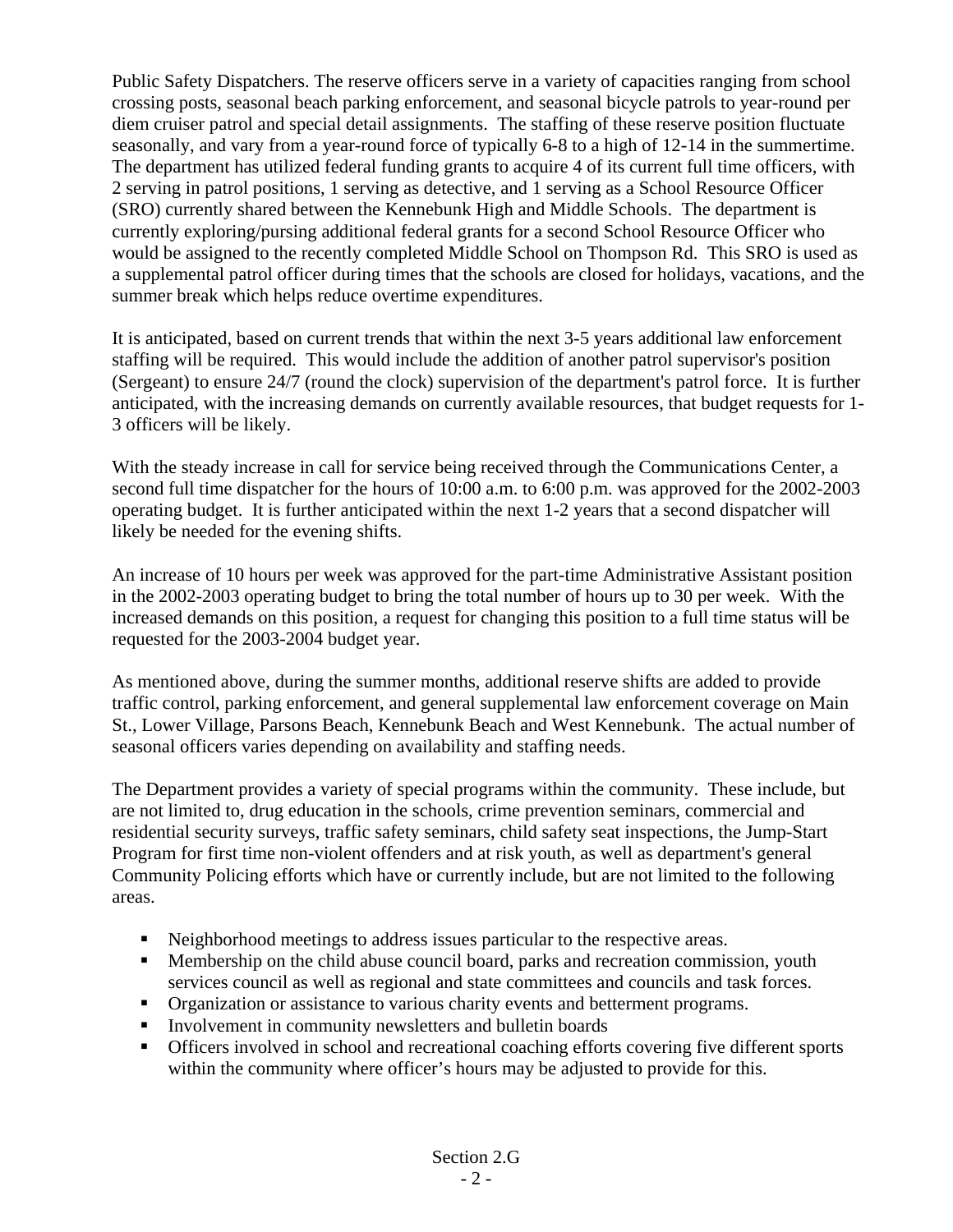- **IMPLEM** Implement and maintain foot and bicycle patrol in two village areas of town providing contact with the community in a directed manner.
- Involvement with and lectures to local rotary clubs, business associations, and action groups
- Officers instruct a DARE replacement program each year in the schools
- Neighborhood watch and support
- **Burglary analysis mapping**
- District Officer community meetings
- Bank robbery and fraud classes, as well as shoplifting seminars
- Area specific crime and community policing surveys.
- Work with schools, churches, and business organizations to directly effect problems. If they are of a long term nature, direct involvement to advisory committees and task forces is maintained.
- **Drug Abuse Resistance Team (identified previously)**
- Participation in school and church lead focus groups
- Juvenile mentoring and decision skills program "Jump Start", an alternative to the justice system referral for first time non-violent offenders. This program, conceived and made successful in Kennebunk, is now offered in not only other jurisdictions in this state, but elsewhere in the country.
- Maintaining a web page with e-mail access to all department officers, supervisors and administration. Interaction with public through community internet message board.
- Meetings have been conducted in areas of the community where certain traffic related problems have been of concern. Ongoing education is provided through the media and local classes.
- Grant assistance has been requested and received for targeting: speeding, operating under the influence, and juvenile tobacco usage.

# **Existing and Future Needs**

The new police station, completed and occupied in the spring of 2000, has addressed the department's space needs for the foreseeable future. As mentioned earlier, the only space concerns are those dealing with storage, but this should be remedied for the time being with the completion of a storage loft in the Police Department's storage area at the Highway Department facility on Sea Rd. All of our communications equipment was upgraded with the move into the new station in 2000 and should meet our needs for another 8 years.

Officer's service weapons and shotguns were replaced within the last 3 years and should continue to meet our needs through the remainder of this decade. During 2001 and 2002 all personal body armor has/will be replaced with the assistance of federal grants available in 2001 and 2002. This body armor has a recommend lifespan of 5 years and should not require replacement until that time.

The department's computer workstations will need to be updated in the near future. The majority of these workstations, purchased in 1997, are Pentium II 400 systems, each with 64-128 MB of ram. The newer software now being released will require both hardware and operating system upgrades and this has been initiated, but will need to continue over the next two to three budget years.

The Mobile Data Terminals (MDT's) in seven of our cruisers are currently connected via secure cellular link to the York County Communications Center where we can then access Bureau of Motor Vehicle records and the National Law Enforcement Telecommunications System. Unfortunately our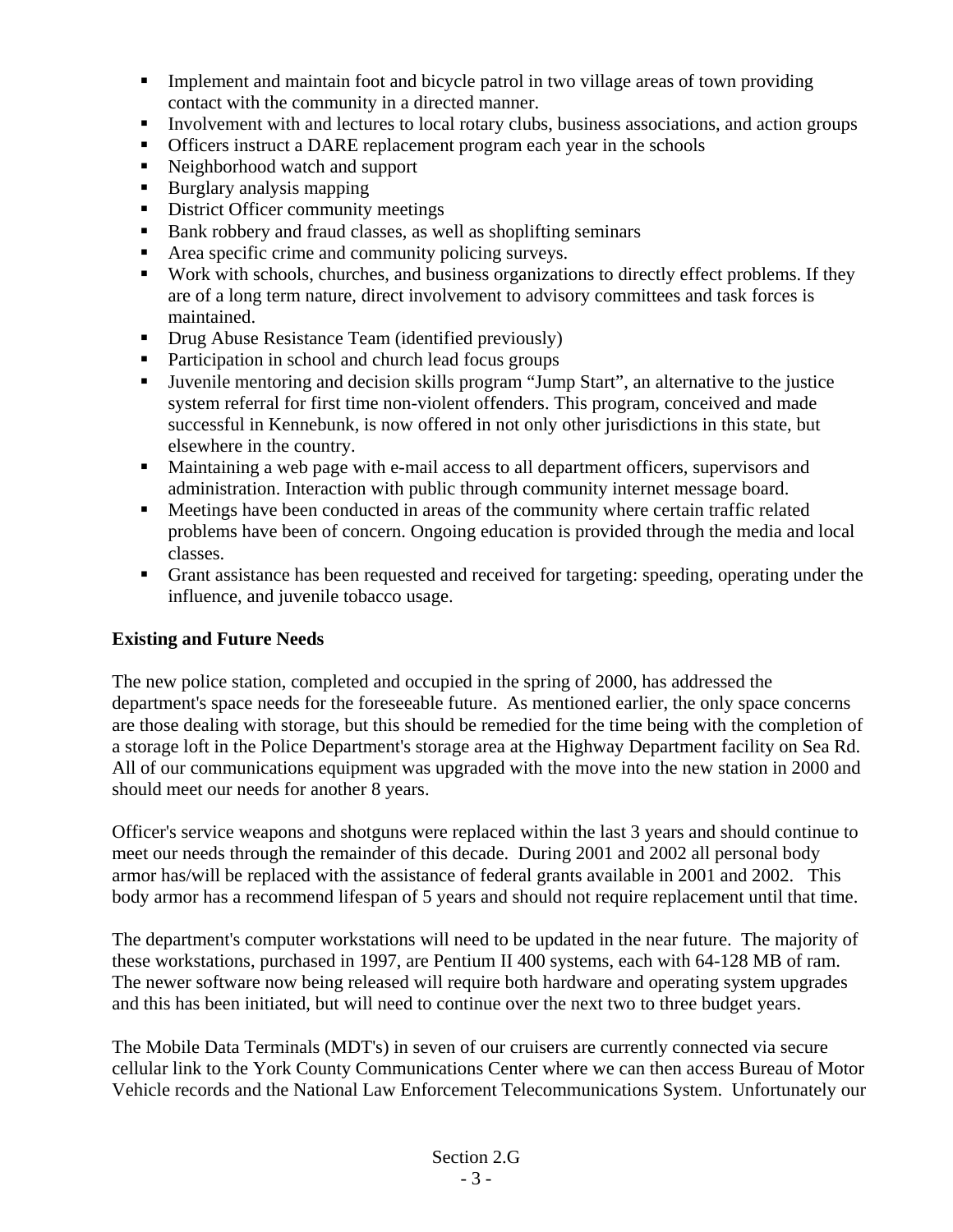MDT's are not able to access our own department records as the county system uses Vision Air software and our department uses IMC software. It is our desire to switch to an IMC based server such as those currently being used in both York and Biddeford. This would result in better sharing/access of records and would also allow for the dispatching of police calls directly to our Mobile Data Terminals through our current Computer Aided Dispatch (CAD) system.

Other than the aforementioned needs for the coming years, nearly all due to population growth and the impact this growth has on available resources, the department is in good shape. We continue to explore funding through grant opportunities in the area of personnel, community policing, and technology and will continue to pursue this type of funding based on the needs of the department.

# **Accident Statistics:**

|              | 1990 | 1991 | .992             | 1993           | 994 | 1995 | .996 | 997 | 1998 | 1999 | 2000 | 2001 |
|--------------|------|------|------------------|----------------|-----|------|------|-----|------|------|------|------|
| <b>Total</b> | 239  | 218  | 217<br><u> 1</u> | າາາ<br>∠∠∠     | 264 | 276  | 310  | 302 | 340  | 306  | 339  | 344  |
| PI           | 59   | 48   | cπ<br>، ر        | 44             | 60  | 59   | 63   | 55  | 56   | 44   | 58   | 44   |
| PD           | 180  | 169  | 159              | $\overline{a}$ | 203 | 217  | 246  | 244 | 284  | 262  | 279  | 299  |
| <b>Fatal</b> | ν    |      |                  |                |     |      |      |     |      |      |      |      |

#### **Calls for Service:**

|       | 990  | QQ1  | 992  | 1993 | 1994 | 1995      | 1996 | 1997 | 1998 | 999  | 2000 | 2001 |
|-------|------|------|------|------|------|-----------|------|------|------|------|------|------|
| Calls | 2985 | 3757 | 4761 | 5097 | 5337 | 5750 5711 |      | 5996 | 6021 | 6777 | 7676 | 8902 |

#### **Traffic Violations:**

|                   | 1990 | 1991 | 1992 | 1993 | 1994 | 1995 | 1996 | 1997 | 1998 | 1999 | 2000 | 2001 |
|-------------------|------|------|------|------|------|------|------|------|------|------|------|------|
| <b>Violations</b> | 918  | 695  | 447  | 415  | 409  | 500  | 479  | 401  | 850  | .116 | 1404 | 1042 |

#### **Criminal Violations:**

|                   | 1990 | 1991 | 1992 | 1993 | 1994 | 1995 | 1996 | 1997 | 1998 | 1999 | 2000 | 2001 |
|-------------------|------|------|------|------|------|------|------|------|------|------|------|------|
| <b>Violations</b> | 245  | 230  | 200  | 190  | 183  | 179  | 250  | 218  | 182  | 237  | 226  | 234  |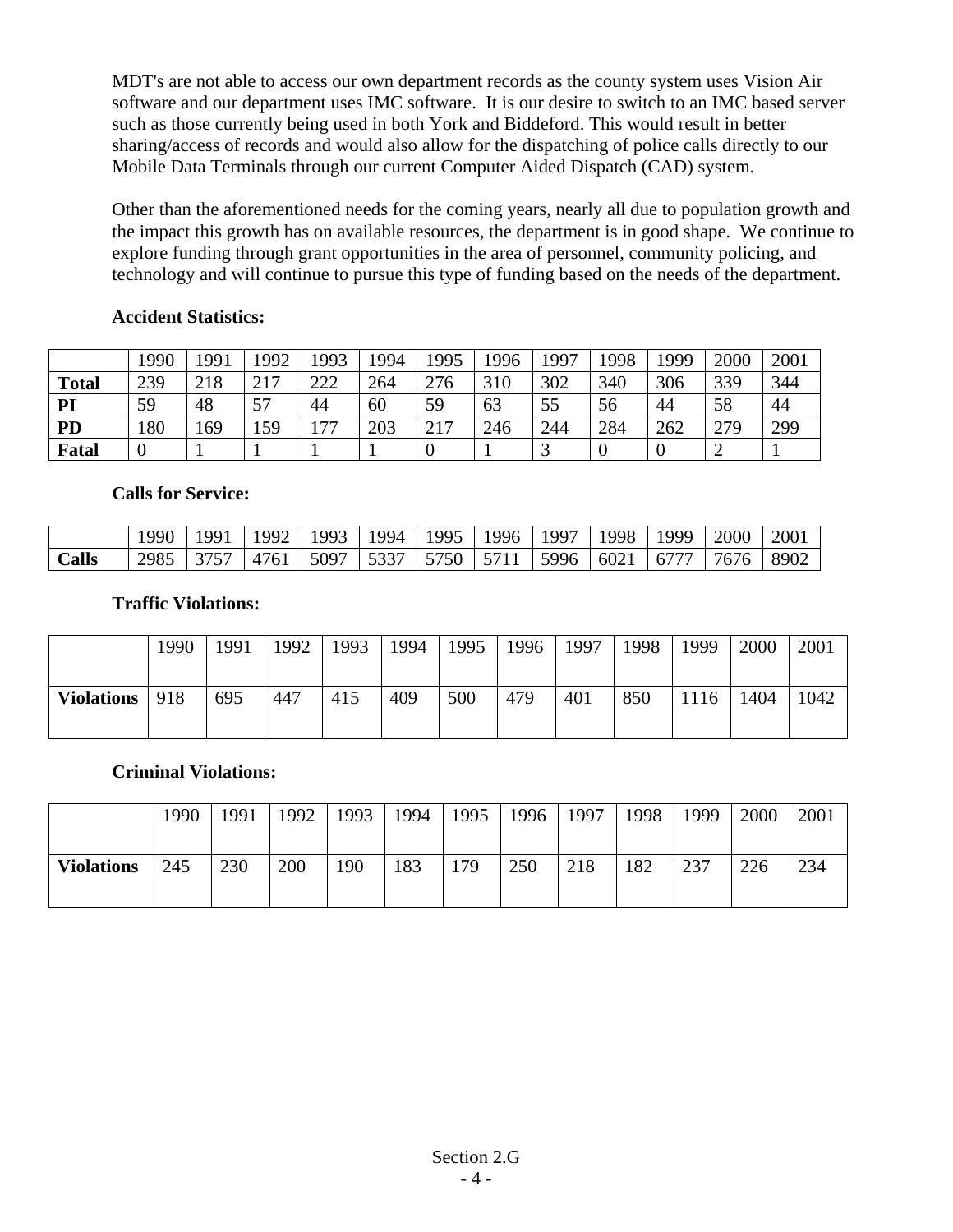# Kennebunk Communications Center

| Year | <b>Phone Calls</b><br>(Incoming) | <b>Walk-Ins</b> | Total   |            |
|------|----------------------------------|-----------------|---------|------------|
| 1998 | 35,153                           | 9,136           | 44,289  | % Increase |
| 1999 | 39,802                           | 11,119          | 50,921  | 15.0%      |
| 2000 | 60,466                           | 8,125           | 68,591  | 34.7%      |
| 2001 | 66,363                           | 7,806           | 74,169  | 8.1%       |
|      | Total                            | 1998-2001:      | 237,970 |            |

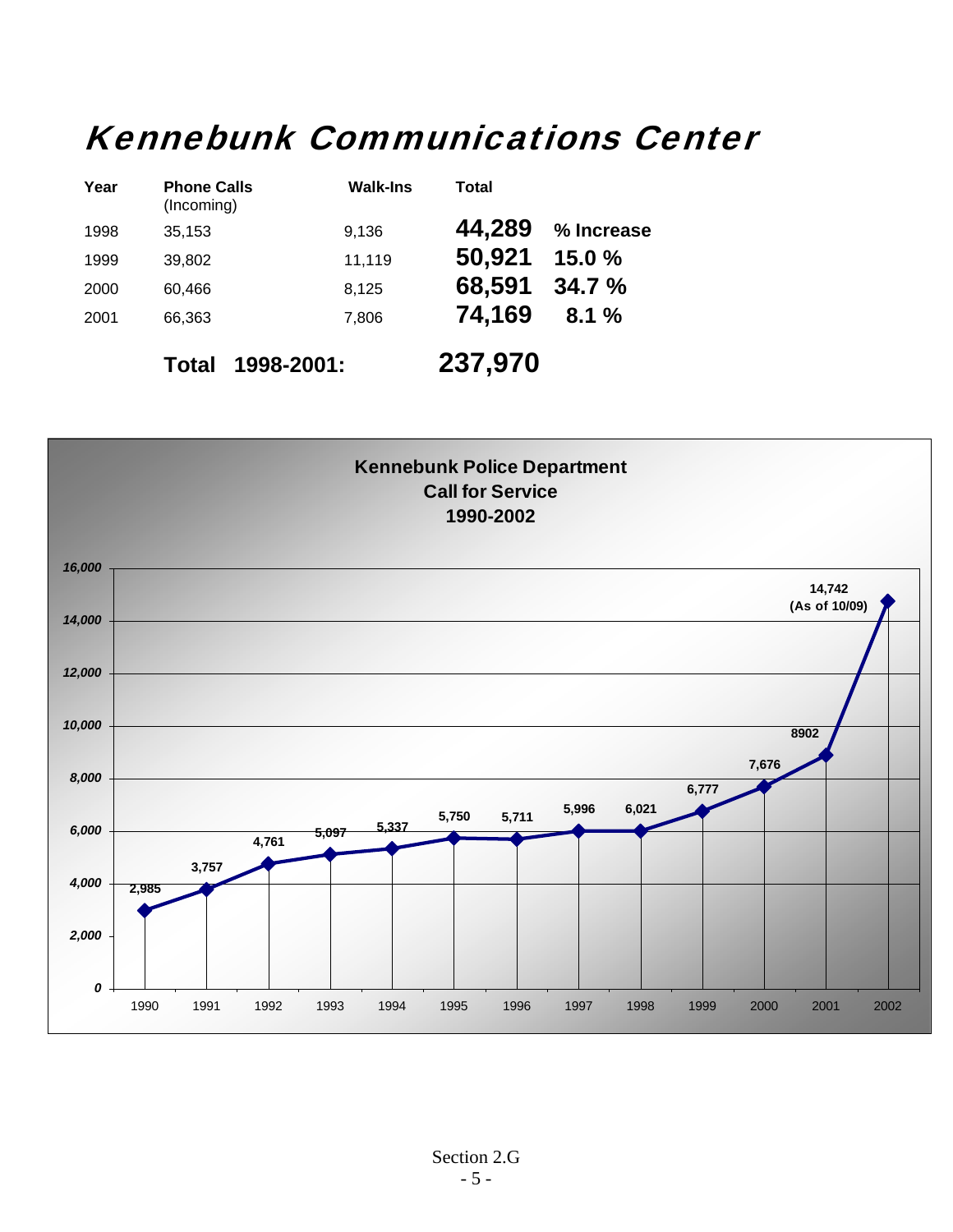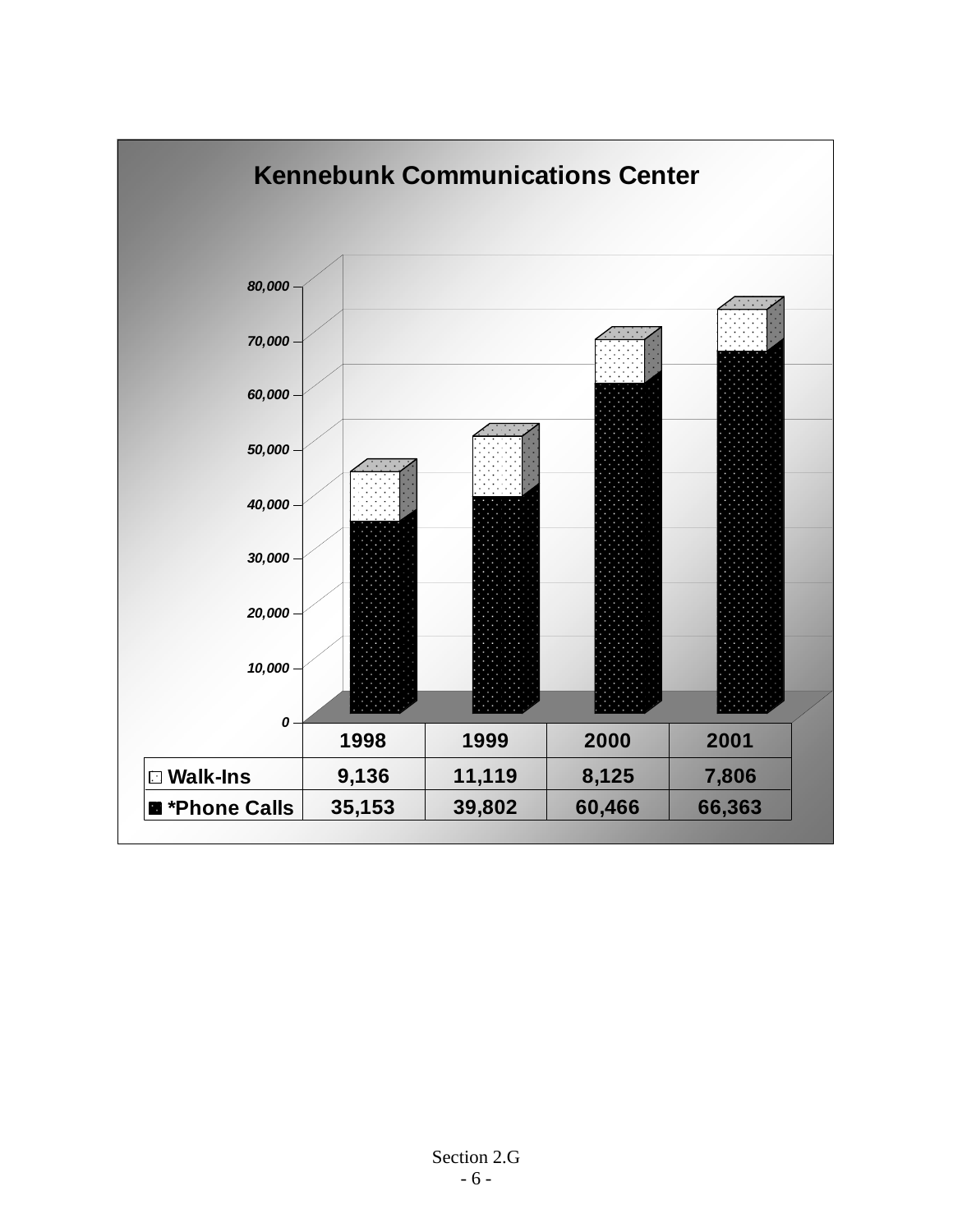# **2. Fire/Rescue**

# **Buildings**

The Kennebunk Fire Rescue is divided into three Fire Districts with four Fire Stations. The Central Fire Station is located at the Town Hall Complex on Summer Street; The Lower Village Station is located on Port Road in Lower Village; The West Kennebunk Fire Station is located on Thompson Road in West Kennebunk; and The Blueberry Plains Station is located on Clearbrook Crossing in the Cold Water Farms Development.

At this time the Central, Lower Village and Blueberry Plains Station's meet the needs of the Fire Department and the Town. They should continue to meet the Department and Towns needs for the next 10 years. The preventative maintenance will be the only thing that will need to be done to these stations. We feel that the West Kennebunk Station is not meeting the needs of the department or the Town. We have budgeted in the 2002-2003 budget for a study to be completed to let us know what if anything needs to be done with this station.

# **Staffing**

The Fire Rescue currently has 93 employee's, which are broken down as follows; Three Full-time employees, Fire Chief, EMS Director and a Non-Emergency Transfer Coordinator. 90 Paid call employees, 56 Firefighters, 12 Firefighter/EMT's, 8 Firefighter/EMT-Intermediates, 4 Firefighter/Paramedics, 6 EMT's, 1 EMT-Intermediate and 3 Paramedics.

The staffing of the Kennebunk Fire Rescue needs to be looked at as three separate divisions.

- The first division would be the Administrative Division; over the next 5 years we do not see the need to add any additional Part-Time or Full-Time employees. However the Administrative Division will probably need additional staffing in the next 10 years to oversee the departments Public Education, Fire Inspections and Training.
- The second division would be the Firefighters Division; over the next five years we do not see that any changes will need to be made to the Firefighters division. This division should be able to work within our paid/call structure and continue to meet the needs of the Town. The Town should prepare for the possibility of having full-time firefighters though in the next ten years. This would probably consist of two firefighters per shift or a total of eight full-time firefighters.
- The third division would be the EMT Division; over the past five years we have had to start shifting our paid/call structure to a per-diem structure. At this time about half of the shifts are covered by paid/call and the other half are by per-diem. Over the next five years we will continue to make the shift from paid/call to per-diem, having all per-diem employees at the end of five years. At that time we will continue to monitor the needs of the Rescue and make adjustments as needed. We may see the need over the next five to ten years that will need to put on two full-time EMT's per shift or a total of eight fulltime EMT's to handle the call volume.

As you will see in the attached graph our call volume has continued to grow. The Fire Department sees a 4% increase on average from year to year and the Rescue sees an average of 5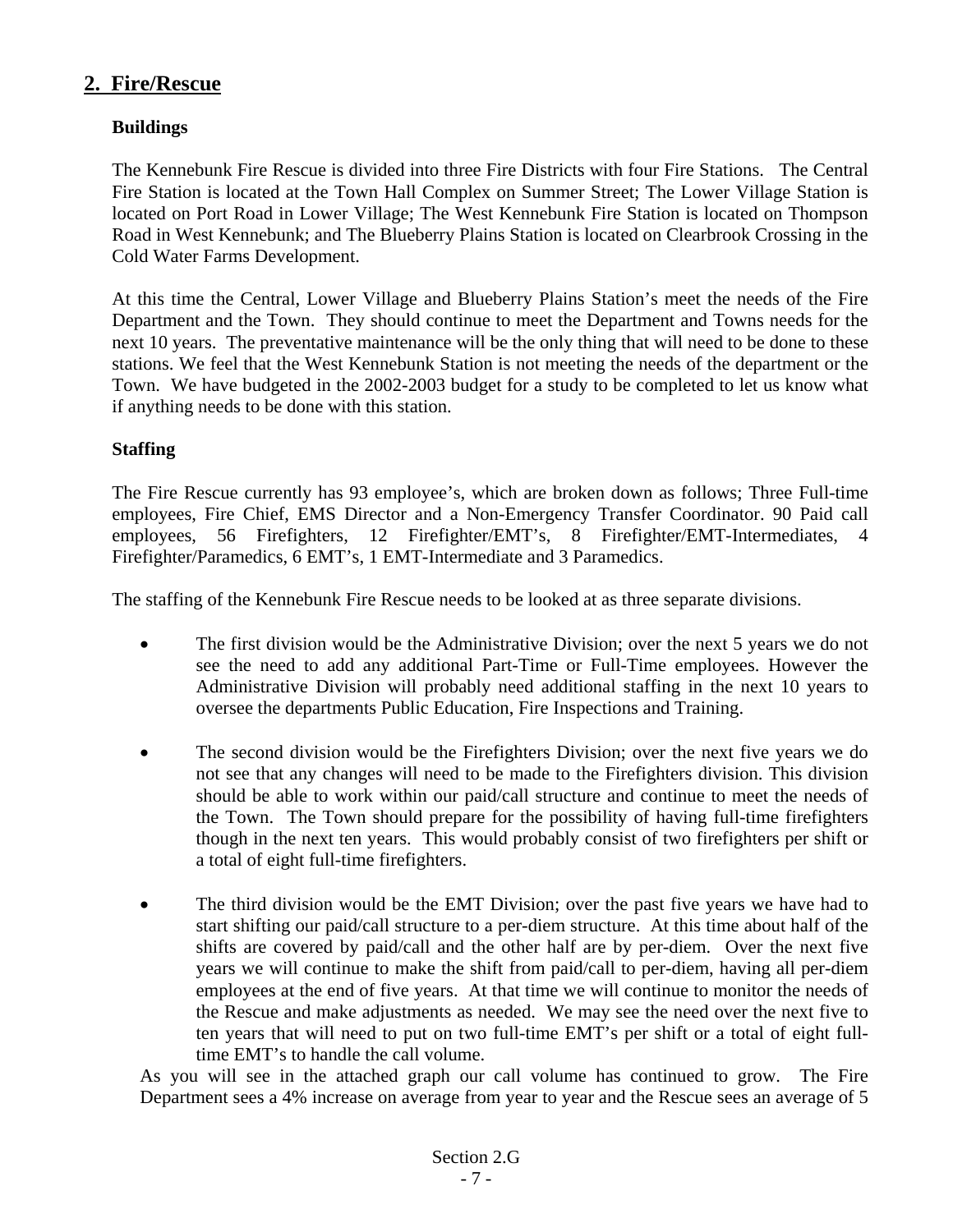– 8 percent increase. This call volume is what will set the pace for staffing. As our call volume continues to increase we will be unable to rely on paid/call employees and will need to hire fulltime employees. Our long-term goals though are to continue to use the paid/call firefighters as long as we can, this will continue to save the Town a large sum in payroll.

| Year | Fire | Rescue | Year | Fire | Rescue |
|------|------|--------|------|------|--------|
| 1986 | 345  | 505    | 1994 | 516  | 778    |
| 1987 | 503  | 522    | 1995 | 577  | 811    |
| 1988 | 513  | 523    | 1996 | 265  | 855    |
| 1989 | 497  | 607    | 1997 | 232  | 840    |
| 1990 | 490  | 616    | 1998 | 276  | 910    |
| 1991 | 525  | 638    | 1999 | 267  | 1050   |
| 1992 | 448  | 654    | 2000 | 296  | 1097   |
| 1993 | 424  | 699    | 2001 | 326  | 1130   |

The call volume for the Fire Rescue has been as follows;

Attached is a graph showing the call volume. You will notice on the fire department there was a decrease in 1996. This was because of the way we calculated the amount of runs that were done each year. The years prior to 1996 the runs were calculated by adding the number of calls that each station responded too together. Now we calculate the call volume by the actual calls that the fire department receives not what station went to what call, most of the time all the stations are responding to the same call.

#### **Equipment**

The Central Fire Station houses, One 110' Ladder Truck, Two Engines, Two Brush Trucks, One Special Operations Trailer and Three Ambulances. Lower Village Station houses Two Engines, One Brush Truck, One Jet Ski and also has a Rescue Boat located in the Kennebunk River. West Kennebunk Station houses One Engine, One Tanker, One Brush Truck, One Jet Ski and One Portable Boat. Blueberry Plains Station has one engine. At this time we do not see a need to increase our fleet. We will continue to follow the capital plan that has been outlined for replacement of these vehicles as they age.

#### **Insurance Rating**

The Town of Kennebunk has an Insurance Service Order (ISO) Grade of Public Protection Class of 5 in the water hydrant district, and a 9 in the non-hydrant district out of a possible scale of 1 to 10. The most recent survey was conducted by ISO in November 2000. The ISO schedule and Public Protection Class defines different levels of public fire suppression capabilities, which are available once a fire has occurred. The classification number is used for insurance rating purposes for properties with a needed fire flow of 3,500 gpm's or less.

The current Fire & Rescue budget for the year 2002-2003 is \$654,125.00.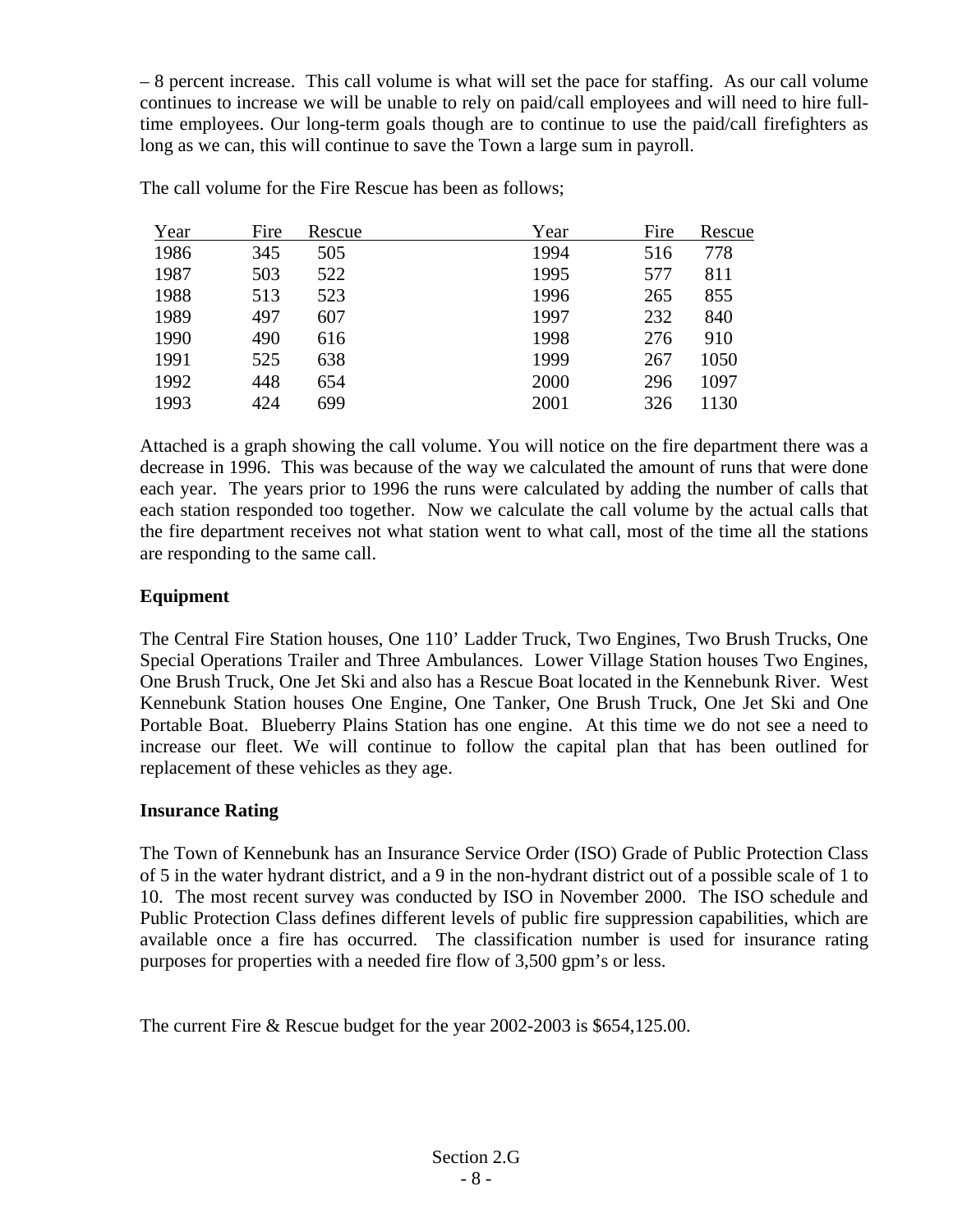Kennebunk Fire Rescue Combined Emergency & Transfer Run Volume

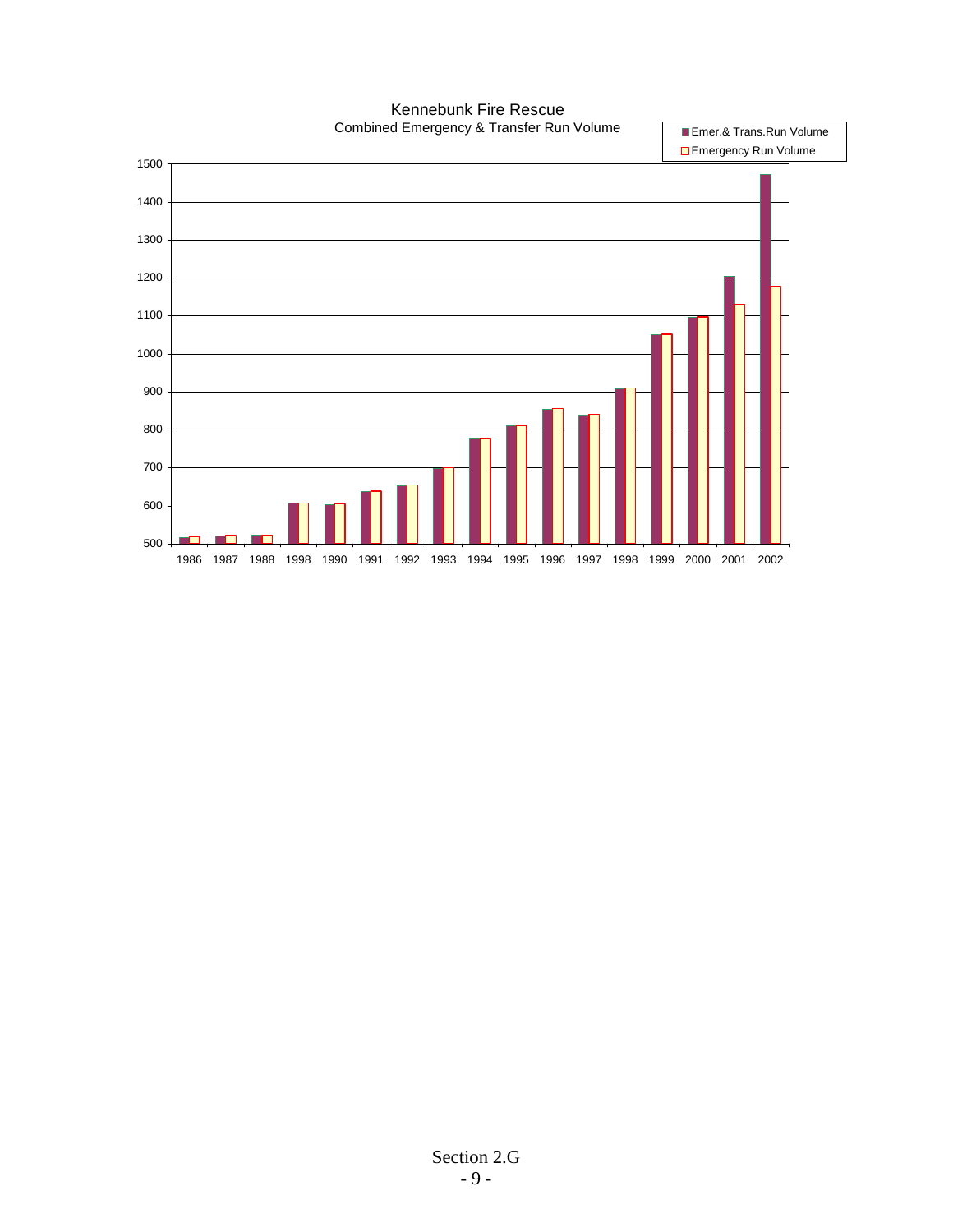# **3. Public Schools MSAD 71**

(see Figure 2.G showing locations of MSAD 71 Facilities)

Kennebunk and Kennebunkport are served by Maine School Administrative District (MSAD) No. 71, which was established in 1968. The policy-making body of the district is the Board of School Directors, which is chosen by town election from Kennebunk and Kennebunkport to serve three-year terms. The Board has nine elected directors, six of whom are from Kennebunk. The Board's votes are weighted, with Kennebunk having 120 units and Kennebunkport having 92 units.

School buildings in the district include Cousens School, Park Street School, Sea Road School, Consolidated School, Middle School of the Kennebunks, and Kennebunk High School. With the exception of Consolidated School (grades kindergarten through six), all of these schools are located in Kennebunk.

Cousens School houses 183 pupils in grades early kindergarten, kindergarten and grade1. This school was built in the mid-1930's on Day Street, just a short distance from U.S. Route 1. It has nine classrooms in the main building along with several special education teaching stations. In addition, there are four temporary classrooms on the Cousens School site.

Park Street School houses 345 Kennebunk students in grades one, two and three and was constructed in 1921. It is located on Park Street just two blocks from the center of Kennebunk. It has 18 classrooms and seven temporary classrooms. The school has a small playground area and also uses the town-owned Parson's Field across the street.

Sea Road School has a student population of 334 students in grades four, five and six. It is located approximately one-half mile south on Sea Road, set back into a thirty-five acre wooded lot. It opened in 1990. The school has 24 classrooms, a library, a science laboratory, a computer laboratory, several special education teaching spaces and four temporary classrooms.

The new Middle School of the Kennebunks has a student population of 658. It is located on Thompson Road. It was built in 2001.

Kennebunk High School is a large facility which occupies a twenty-six acre parcel on Route 35 (Fletcher Street). The school houses 865 students. It was originally constructed in 1938 and expanded in 1980. The school has a library, gymnasium, auditorium, cafeteria, industrial arts area, art and music rooms, in addition to 38 classrooms. Outdoor facilities consist of an allweather track, football field, two baseball diamonds, a field hockey field, two soccer fields, two softball fields, a basketball court and tennis courts. There are twelve temporary classrooms on site.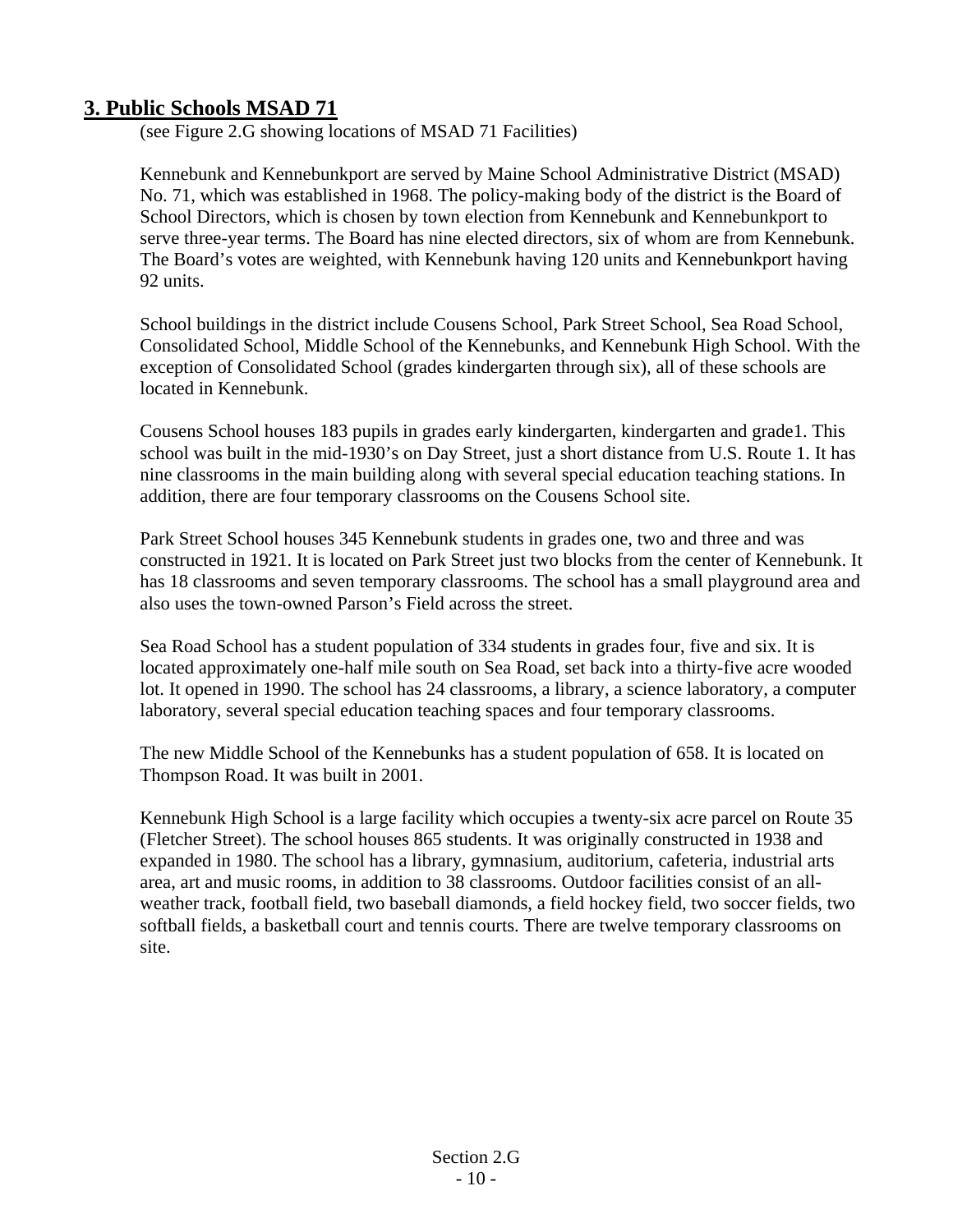The district employs the following staff:

| Superintendent                 |                | Asst. Superintendent             |                |
|--------------------------------|----------------|----------------------------------|----------------|
| Director of Special Ed         |                | <b>Business Manager</b>          |                |
| Principals                     | 6              | Asst. Principals                 | $\overline{2}$ |
| Guidance                       | 7.50           | Librarians                       | $\mathfrak{D}$ |
| Teachers                       | 163.4          | <b>Special Ed Teachers</b>       | 23.80          |
| <b>Computer Coordinator</b>    |                | <b>Computer Network Manager</b>  | 1              |
| <b>Computer Technicians</b>    | $\overline{2}$ | <b>Computer Technologists</b>    | 6              |
| <b>Nurses</b>                  | 5              | <b>Teacher Assistants</b>        | 36             |
| <b>Teacher Associates</b>      | 2.2            | <b>Teacher Aides</b>             | 5.47           |
| Secretary/Clerks               | 23.13          | Custodians                       | 18.75          |
| <b>Director Transportation</b> |                | Mechanics                        | $\overline{2}$ |
| <b>Bus Drivers</b>             | 22             | <b>Food Director</b>             |                |
| <b>Food Services</b>           | 15.20          | Library Aide/ Assoc.             | 5.43           |
| Security                       |                | <b>Maintenance Personnel</b>     | 9              |
| <b>Occupational Therapists</b> | $\overline{2}$ | <b>Substance Abuse Counselor</b> |                |
| Psychologist                   |                | <b>Athletic Director</b>         |                |
| <b>Social Workers</b>          | 2.74           | Printer                          |                |
| Physical Therapist             |                |                                  |                |

# **Existing Future Needs**

Kennebunk's school-age population began to increase significantly in the 1970's and continues to increase. Until the late 1970's, enrollment increased in grades six and up, with kindergarten through grade five growing more slowly. In 1983 increased in-migration and the recent "baby boomlet" increased enrollment in the elementary grades, and this has continued. January 2000 projections prepared by Caffarella and Cafarella, Inc. predict growth in the elementary grades, early kindergarten through sixth, through the year 2002. Middle School grades, seven- eight, continue predicted growth through 2004 and high school grades, nine through twelve, through 2008.

Additional classroom teachers continue to be added to maintain class sizes determined by MSAD 71 Board policy. In addition, music, art, physical education and special education teaching staff are increased as class size dictates.

Schools in MSAD 71 opened in the fall of 2002 with 40 temporary classroom spaces district wide; with 35 of the 40 classrooms at Kennebunk schools.

The Portland Design Team study on space utilization of all schools, completed in 1994 determined the need for a new grade six through eight middle school facility. Application to the State Department of Education, for financial support, was made early in 1995 and upgraded in the fall of 1995. Local referendum approval came in September of 1999. the state approval for a new 750 student facility was given in February of 2000. The new Middle School of the Kennebunks is projected to open on Thompson Road in West Kennebunk in January of 2002. The opening of this school will free the present middle school space for expansion of high school classrooms. The high school is projected to have approximately 825 students by that date. Also,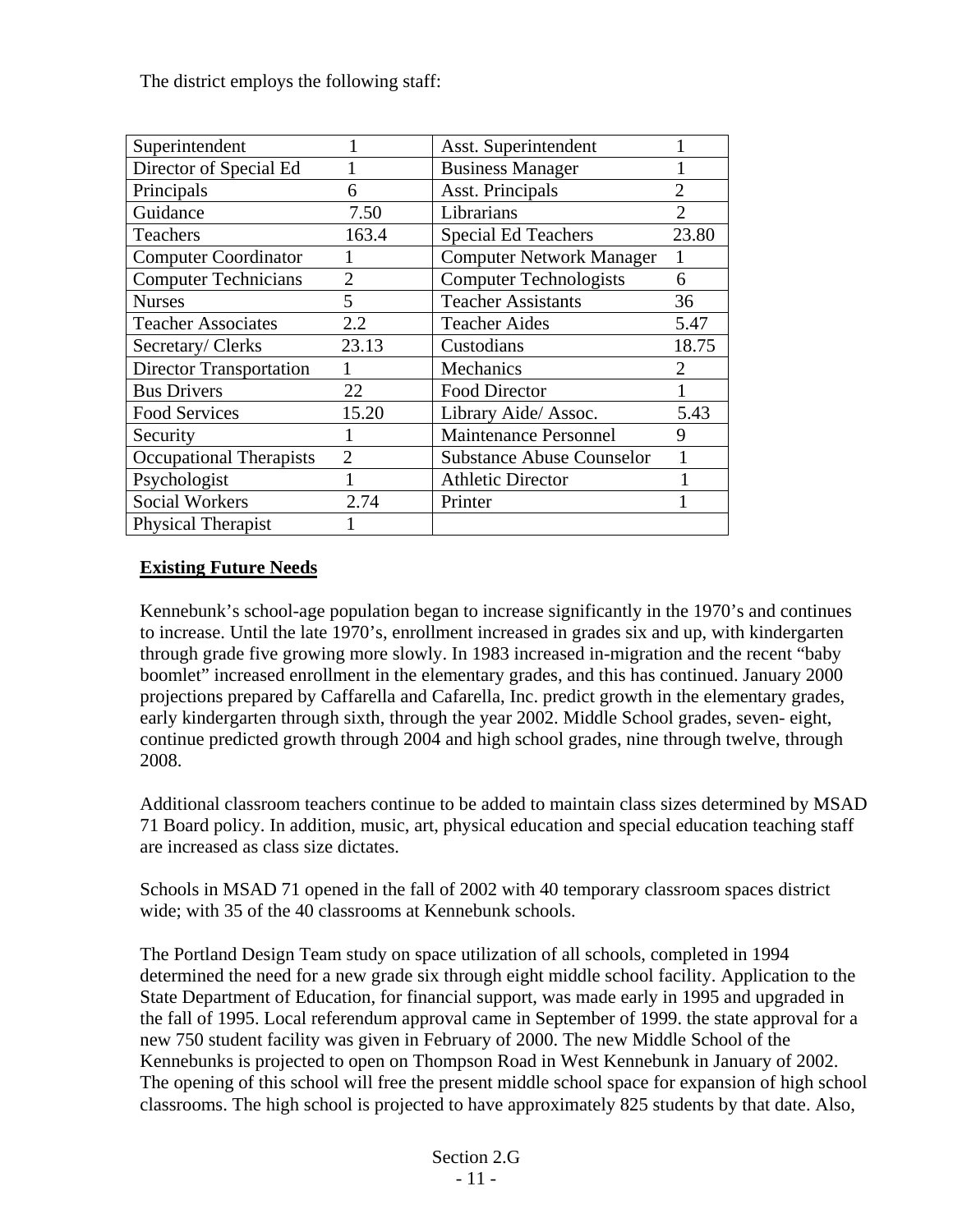the Sea Road School will gain classroom space as the sixth grades move to the new Middle School of the Kennebunks. It is projected at that time we will eliminate approximately 25 temporary classrooms in the district.

The next building project planned for the district is a new kindergarten through grade three Kennebunk elementary school to replace the aging Park Street and Cousens Schools. Both sites are without space for expansion and also evaluated to note that bringing these two schools up to the necessary codes would be much more costly than the construction of a new replacement facility. The estimated occupancy of a new kindergarten through three elementary school, located on Route 35, north of I95, would be 2005.

The State Department of Education will discontinue the subsidy for leased central office space by 2008. The central office space has been outgrown, and the site is for sale at the time of the gathering of this information. A need also exists for a new bus barn with the lease expired on that facility. The district has been looking at many properties to develop a centralized location for both the bus barn and central office facilities.

MSAD No. 71 currently has a fleet of 30 buses. It is difficult to determine the need for additional buses within the next few years, although it is possible that an additional two buses may be required.

Cohort Survival Enrollment Projection for Maine School Administrative District 71 Projected Totals for October of Each Year Prepared on 01/03/00 by Edward P. Caffarella Cafarella & Cafarelle, Inc.,  $5951 26^{th}$  St., Greeley, CO 80634 Number 3001/03/0014:00:43 Not Corrected for Local Conditions

| <b>YEAR</b> | <b>ALL</b>   | $K-5$ | $K-6$ | $K-8$ | $6 - 8$ | $7 - 8$ | $7-9$ | $9 - 12$ | $10-$ | ES-       | $K-3$ | $4-6$ |
|-------------|--------------|-------|-------|-------|---------|---------|-------|----------|-------|-----------|-------|-------|
|             |              |       |       |       |         |         |       |          | 12    | <b>SS</b> |       |       |
| 99-00       | 2603         | 1178  | 1388  | 1802  | 624     | 414     | 625   | 760      | 549   | 41        | 756   | 632   |
| $00 - 01$   | 2640         | 1183  | 1385  | 1817  | 634     | 432     | 642   | 781      | 572   | 42        | 756   | 629   |
| $01-02$     | 2664         | 1168  | 1403  | 1829  | 661     | 426     | 653   | 793      | 566   | 42        | 766   | 637   |
| $02-03$     | 2620         | 1115  | 1322  | 1773  | 658     | 452     | 681   | 805      | 576   | 42        | 702   | 620   |
| $03-04$     | 2609         | 1089  | 1298  | 1755  | 666     | 457     | 677   | 813      | 592   | 42        | 687   | 611   |
| $04 - 05$   | u            | u     | u     | u     | 648     | 430     | 686   | 857      | 601   | u         | u     | 608   |
| $05-06$     | u            | u     | u     | u     | 639     | 442     | 667   | 853      | 628   | u         | u     | 609   |
| 06-07       | u            | u     | u     | u     | 636     | 430     | 658   | 852      | 624   | u         | u     | 563   |
| $07-08$     | u            | u     | u     | u     | 637     | 417     | 655   | 868      | 630   | u         | u     | 538   |
| 08-09       | <sub>u</sub> | u     | u     | u     | 589     | 441     | 656   | 830      | 615   | u         | u     | u     |
| $09-10$     | u            | u     | u     | u     | 563     | 382     | 607   | 830      | 605   | u         | u     | u     |

Subtotals for grade groups do not include special education students.

Rounding may cause the totals displayed to vary slightly from the sum of the individual grades.

ES and SS are abbreviations for elementary and secondary special education.

The first line of enrollment on this page is actual enrollment.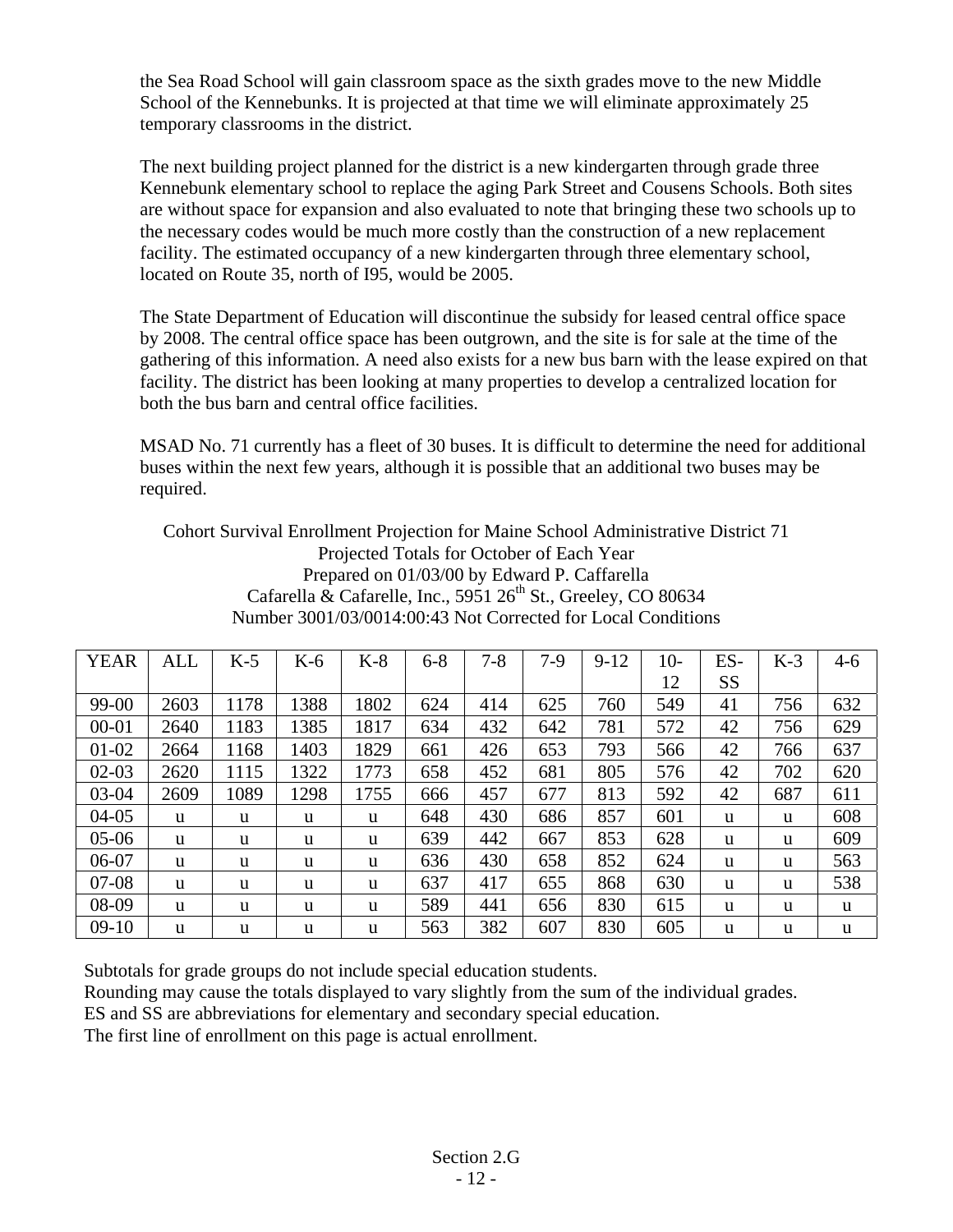# **4. Parks & Recreation**

(see Figure 2.G showing the location of Town facilities)

Parks & Recreation supervises and is responsible for maintaining all the parks, playgrounds, and Town recreational facilities. The Parks & Recreation program is staffed by five full-time employees and up to 100+ part-time staff utilized in the peak summer season. The department maintains the following facilities:

**Parsons Field** (7.75 acres, Park Street) Tennis Courts (2), baseball & softball fields, lighted basketball court, open field, Harbor Playground, Youth Community Center, volleyball court, picnic area

**Lower Village Park** (2.84 acres, Off Route 35) Basketball court, playground, baseball field and open field

**Skateboard Park** (1 acre, Factory Pasture Lane) ½ pipe, quarter pipes, launch ramp, pyramid

**Route 1 Rest Area** (15 acres) Picnic area, grills

**Wonderbrook Park** (45 acres, Plummer Street) Nature Trails

**Lafayette Park** (1 acre, Storer Street) Picnic tables, open field

**West Kennebunk Recreation Field** (5.5 acres, Holland Road) Tennis Courts (2), basketball court, West Side Playground, baseball fields (2), multi-purpose field, grills, picnic area

**Lloyd G. Nedeau Memorial Park** (9 acres, Off Route 99 Clearbrook Crossing) Basketball Courts, baseball and open field, playground

**Rogers Pond** (3 acres, Water Street) Picnic area, grills, pond, fishing

**Rotary Park** (Water Street) Gazebo, picnic tables, open field, benches

**Wiggins Pond** (30 acres, Wiggins Pond Lane) Nature Trails

**Youth Community Center** (Park Street) Behind Harbor Playground Games, kitchen, lounge, preschool room, available for rental

**Town Hall Auditorium** (Corner of Route 1 & Route 35 at 1 Summer Street) Newly renovated, seating capacity of 490, available for rental

**Dorothy Stevens Community Center** (Thompson Road, West Kennebunk) Kitchen, small stage, facilities, seating capacity of 50, available for rental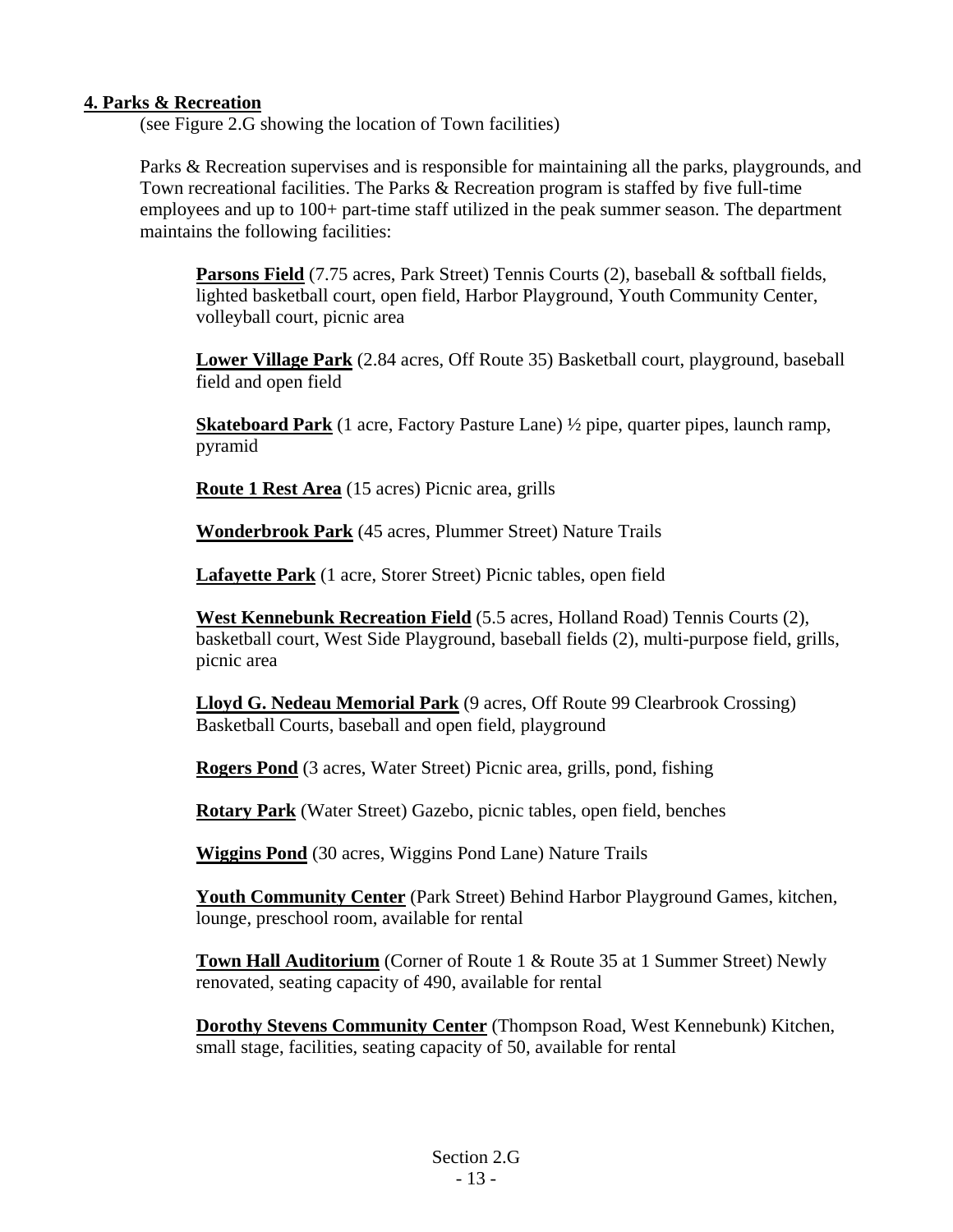The Kennebunk Parks & Recreation Department provides more than 210 programs, activities and special events to the community throughout the year. This is an increase from the 140 programs offered in 1990. Listed below are the programs and special events offered this year by the department:

# **Pee Wee Programs:**

Beyond Tots Adventure Club, Bowling League, Craft Attack, Dolly & Me Tea, Neighborhood Explorers, One Day Bus Trips, One Day Craft Projects, Park Rats Pre-School Swim Lessons

# **Youth & Teen Programs:**

Advanced Children's Tennis Lessons, Babysitting Course, Basketball Programs, Children's Tennis Lessons, Comedy Sketch Writing, Flag Football, Horseback Riding Lessons, Indoor Skate Park, Indoor Soccer, Karate Lessons, Kayaking, Laugh University Improv Theater, Little Tot Tennis, Mad Science, Mountain Bike Trips, One Day Craft Projects, Paintball, Ski Programs, Sparky Vacation Trips, Street Funk Dance, Swim Lessons, Theater Games, Traveling Explorers, Wiffleball, Write Stuff

#### **Adult Programs:**

Basketball Open Gym, Karate, Tennis Leagues, Tennis Lessons, Volleyball Pick Up Coed, Women's Par 3 Golf

# **Senior Programs Special Events & Family Programs:**

Boston Celtics Games, Easter Egg Hunt, Fall Ball, Halloween Party, Introduction to Kayaking, Parents Day Out, Santa's Calling, Spooky World Parent & Teen, Valentines Dance, Winter Carnival

#### **Issues & Implications**

The Parks & Recreation Director has identified two major department goals for the next few years. The first is to work on the development of a town-wide trail system which will provide connections between schools, parks and neighborhoods. The second major goal is to work with the Community Center Committee on the development of a community center in Kennebunk.

The findings of the 2002 Recreational Facility survey are included in the public input chapter of this plan. In summary, a majority of the survey respondents indicated that:

- They do not feel that there is adequate indoor recreation facilities available in Kennebunk and would support construction of a multi-purpose recreational facility,
- Indoor space needs identified included space for teens, space for senior citizens, indoor sports space and indoor track space.
- Potential sources of funding such a facility included:
	- o town taxes,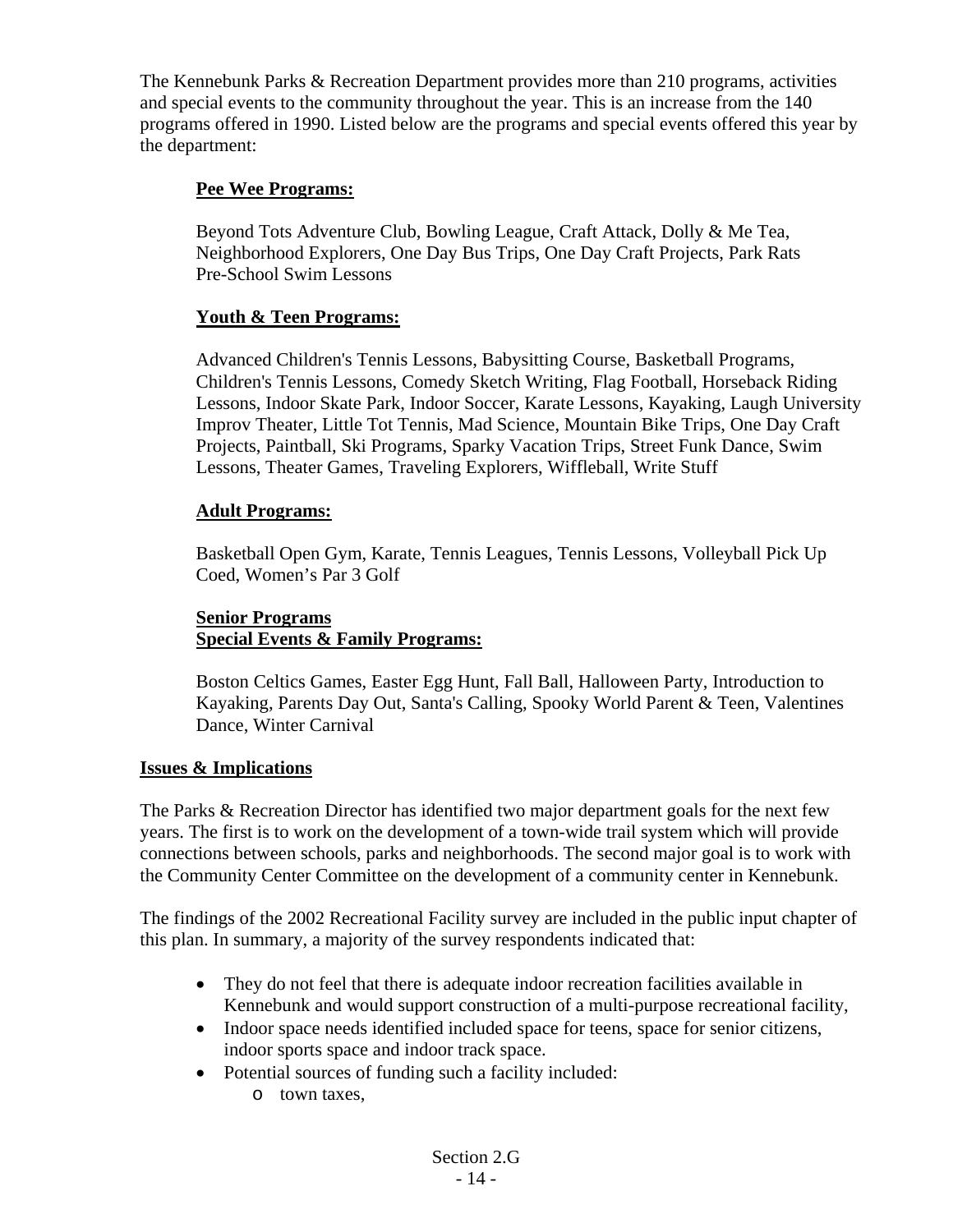- o user fees and
- o private contributions.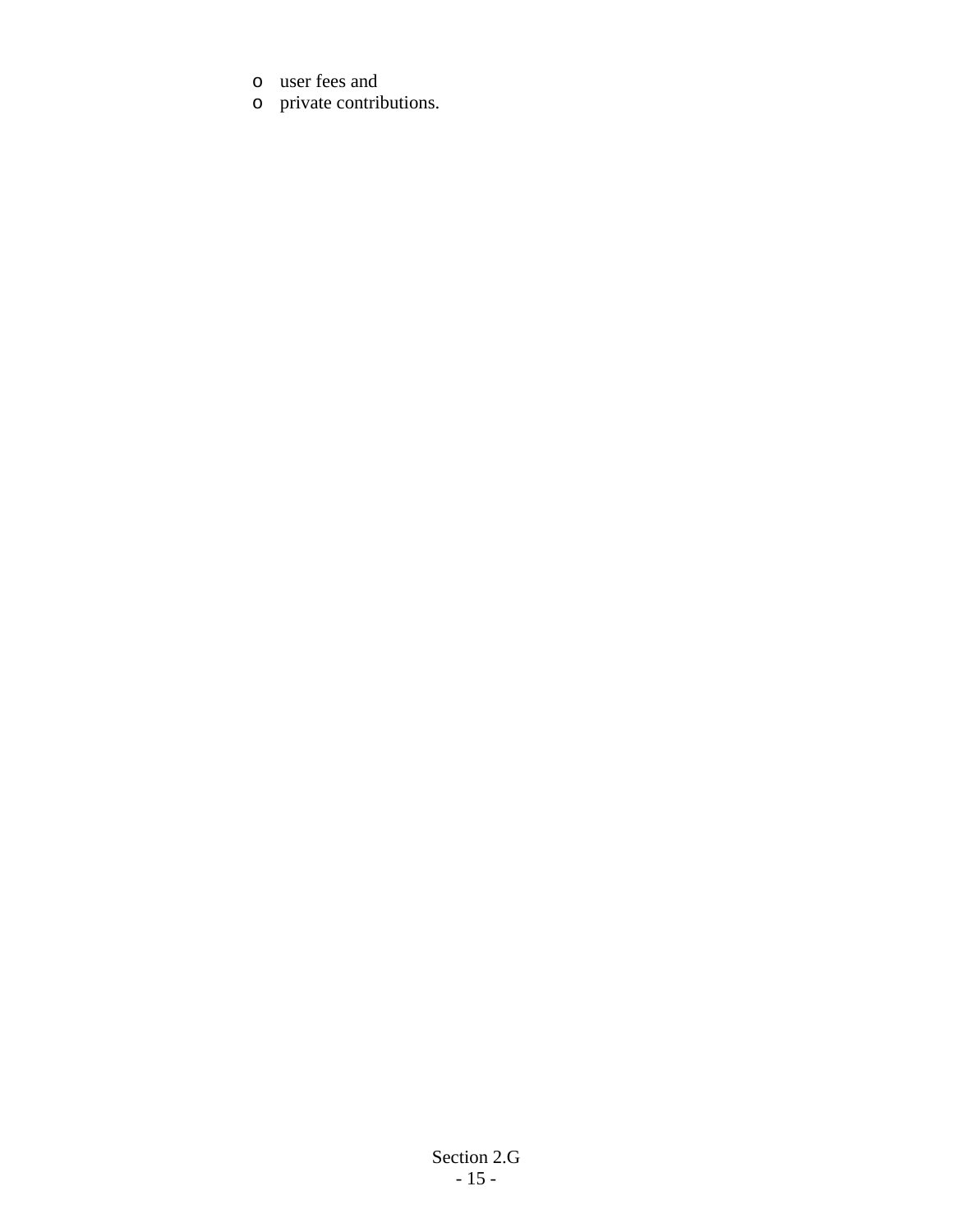#### **5. Public Works Department**

#### **Equipment, Facility, and Staffing**

The Pubic Works Department is responsible for winter operations; road, sidewalk, beach and seawall maintenance; and the Town solid waste and recycling program.

The department is responsible for about 113 miles of road in Kennebunk. The Public Works Department operates out of a garage and recycling center located at 36 Sea Road. Equipment owned by the Town and used by the department consists of the following:

7 five-ton trucks 2 one-ton dump trucks 1 ¾ ton truck  $1\frac{1}{2}$  ton truck 1 front-end loader 1 loader backhoe 2 sidewalk tractors 1 street sweeper 1 water truck 2 recycling trucks 1 forklift 1 skidsteer 2 material balers 1 aluminum can separator 1 small hot top roller 1 grader 1 bulldozer 1 tractor

The department is staffed by 14 FTE, which includes the Public Works Director, Secretary, Garage Mechanic, 7 Highway employees, and 4 Recycling Center employees. In addition there are two part time ambassadors at the Recycling Center.

The Public Works Department budget in FY 2002-2003 is \$874,023. In the past eleven years the PWD budget has had an average increase of 3.3% per year.

#### **Existing and Future Needs**

Replace or eliminate existing grader, dozer and tractor. The grader is 46 years old, the tractor is 40 years old and the dozer is 19 years old. These machines receive relatively little use because of limited applicability to our Public Works mission. A modern grader could be used for shoulder grading, gravel road rehabilitation and snow and ice control. The dozer was used as heavy machinery for landfill compaction. A highway dozer could utilize low ground pressure tracks for ditch grading. Our roadside tractor has been replaced by two sidewalk tractors with attachments that include a brush hog and flail mower. It may be cost effective to budget for rental of this equipment based on our work schedule. An example of this would be to rent a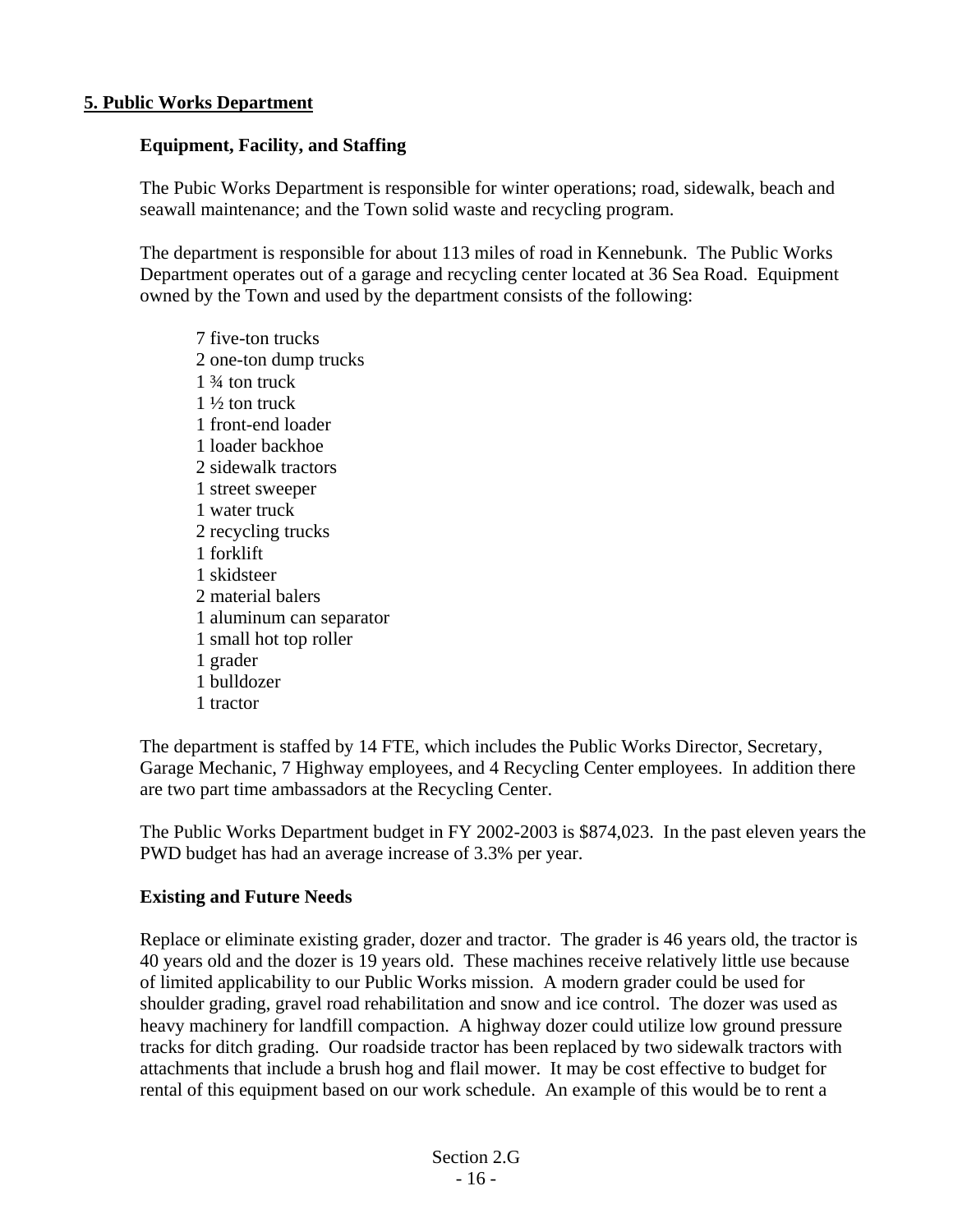dozer for major roadside ditch reconstruction or a grader for shaping a reclaimed road surface. We could also explore regional shared use of heavy equipment.

Equipment is basically replaced every 10 years for big trucks, 5 years for small trucks, and 15 years for other equipment. Replacement is staggered so that each year one or several pieces of equipment are replaced. In the future, Kennebunk Public Works will be dealing with the unprecedented growth in transportation and land usage Kennebunk has seen in the last 30 years. The identified growth portion of the remaining open land within the Town of Kennebunk can be expected to be developed. Kennebunk Public Works will have to address transportation and land use changes and seek to develop strategies to allow for growth that provides for economic needs and maintains Kennebunk's ecosystem. Additional equipment being considered includes tandem axle trucks for rural plow routes and an excavator for road reconstruction. The department has reached maximum equipment and staff use capacity, resulting in overtime work and the need to contract out for additional snowplows in the winter and tandem axle gravel trucks for road reconstruction. Options for maintaining current service levels include adding personnel and equipment or contracting out for plowing, recycling and road construction services. Currently individual departments are responsible for their individual fleet maintenance. The Public Works Department mechanic has been servicing some police and Parks & Recreation vehicles and equipment. A fleet management program could be developed for all Town Departments.

The department may be required to build a new salt/sand shed. At present, pure salt is under cover and salt/sand is stored outside. The sand/salt pile and site is currently exempt from ground water classification laws. However, both the State of Maine DEP and the DOT recommend that the town take measures to minimize the impact of the sand/salt pile, as the town is not exempt from civil litigation regarding property damage from salt contamination. Also surface water contamination by uncovered salt/sand piles may be a future regulatory issue for the Maine DEP. In order to prevent surface water contamination the Maine DEP and USEPA are requiring Public Works Facilities to remove old equipment from outdoor storage areas starting in March, 2003. Public Works will no longer be able to store old fire and police equipment at our site. We anticipate that Public Works equipment will require an additional storage bay. Storage options include expanding the current garage or moving Police Storage / Parks Maintenance to a new location.

# **SOLID WASTE**

Recycling: The Town operates the recycling center at the Sea Road Public Works site. The recycling center accepts material from regional communities. Acceptable items are newspaper; mixed paper, corrugated cardboard; redeemable beverage containers; metal cans; #1 - #7 plastic containers; clear, green, and brown glass bottles and jars. Fiber based materials are baled at the Recycling Center by Public Works employees and the material is marketed by the Public Works secretary. In addition all items accepted at the recycling center are collected curbside for Kennebunk residents once per week. The growth areas of Kennebunk have seen an increase in single family home construction. Currently the Town's residential recyclables are collected with 2 single-driver routes. Future growth may require an additional route or modification of the curbside collection program for automated recyclable collection. A storage building with loading dock would allow for better marketing of materials and to handle increases in recycling due to growing residential population.